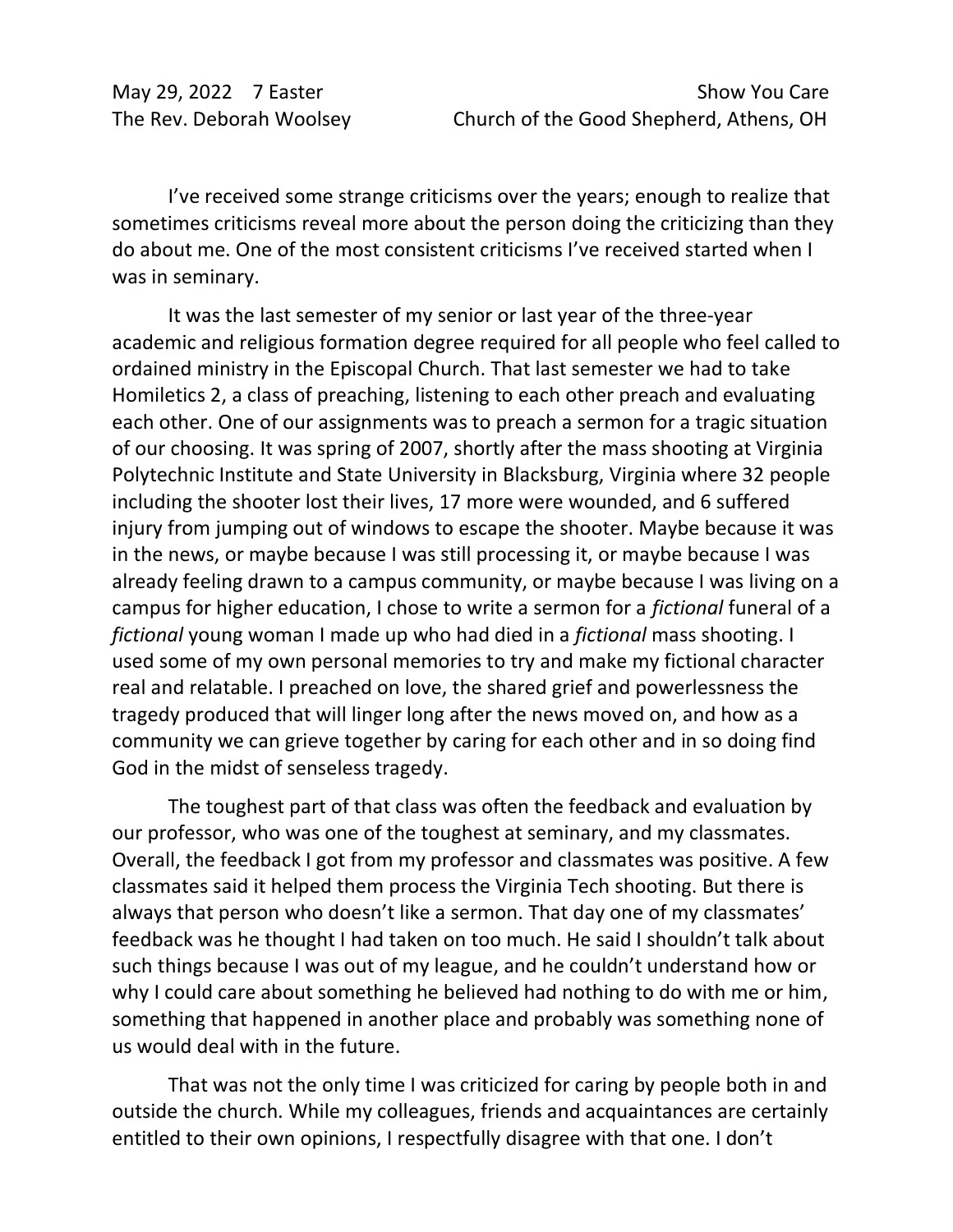believe it is wrong to care. In fact, I believe it is Christ-like to care about the world and everyone in it. I know it is not easy. I know it will lead to heart ache and heart break. But the pain does not mean caring is wrong.

It seems to me not caring is the stuff of sin that causes even more pain, because not caring for each other is where I believe many tragedies like the mass shootings we've had far too often in the last few weeks comes from. Not giving a thought for the people who will live with the weight of grief for the rest of their lives from an action that took a fraction of a second is not caring. Just like not bothering to learn about the complex ecosystems of forests before deciding to strip an entire forest of every single tree at once that causes immense damage to the soil, air, and animals that lived in that forest is another example of not caring. In the reading from Acts of the Apostles this morning we see how no one cared for a young girl who was possessed with a spirit of divination. One of the many, many reasons why slavery is wrong is we saw those who exploited her labor cared more about the income they lost when Paul healed her. Not even Paul seemed to care about her future welfare. It wasn't until Paul showed care for the jailer that the story turned around. Unfortunately, we only hear how it turned around for Paul, not the girl.

One of the good friends I made in seminary was – like me - single at the time. Unlike me, however, as can happen when you are in a high stress situation in a small intentional community, she developed a romantic crush on a fellow seminarian who was married and had five children. I listened to my friend talk about how her crush confided in her he didn't think his wife understood him and how excited he was to work with her, and she told me how excited she got every time she saw him. When she asked my thoughts, I said to her I don't consider married men to be available nor do I see them as sexually attractive. She asked how I did that. I said because I see them as connected to their spouses and their children, who I also know. I can foresee the pain and suffering affairs and divorces can cause families. Because I care for the spouses and children in those families, I do not want to cause them pain they will deal with for the rest of their lives. It just isn't about the Ten Commandments or church dogma, or the rules set forth by bishops for seminarians, it's about the care at the heart of those things, a care based on the love of God embodied in Jesus, who shows us with his words and actions how much he and how much God cares.

There used to be a popular acronym inspired by a book both liberal and conservative Christians embraced: *WWJD*. We put it on everything we could think of: jewelry, clothing, water bottles, banners, mugs, and stickers. It stood for *What would Jesus do?* and was later changed to *What would Jesus want me to do.*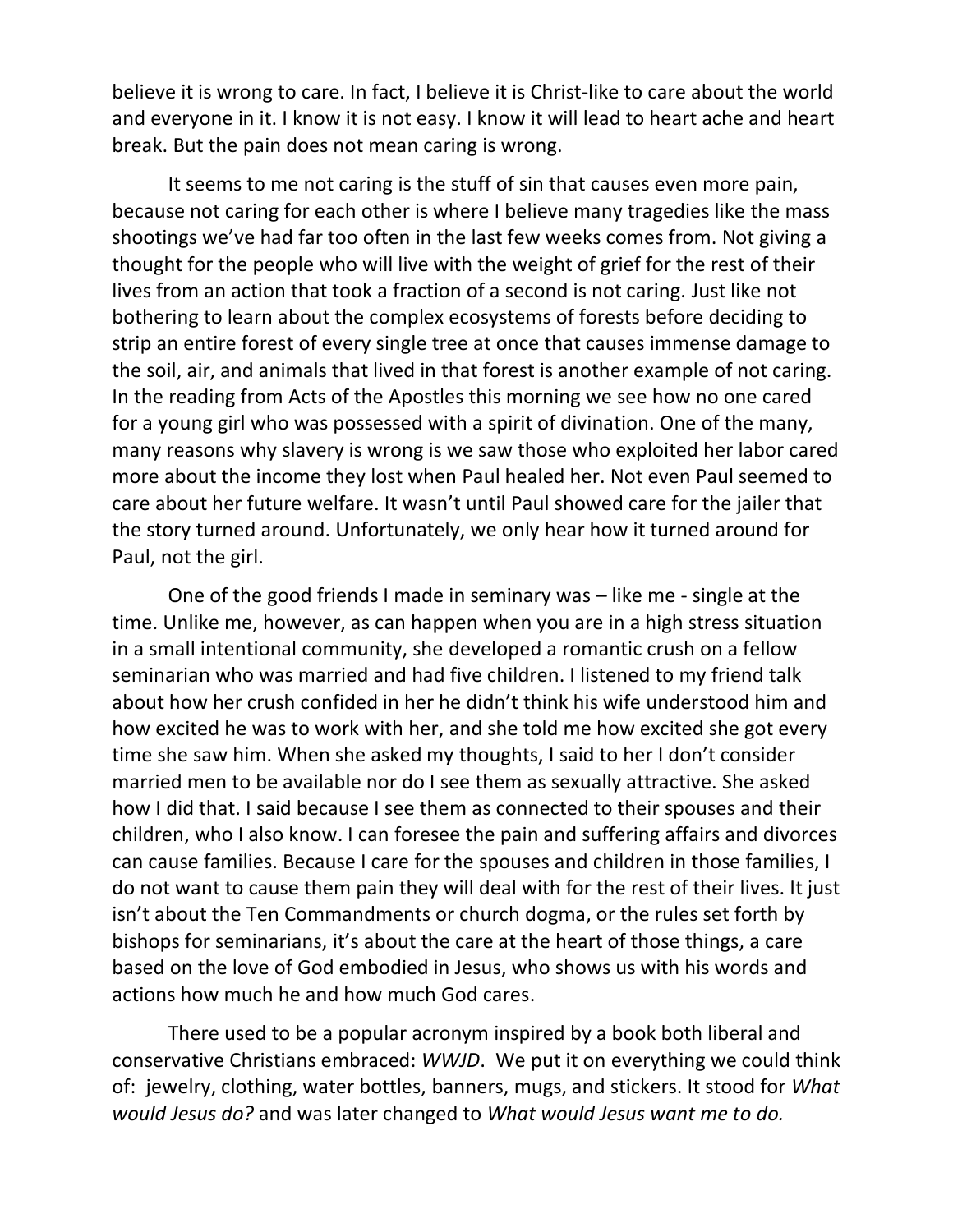Either way, it was intended to inspire those of us who follow Jesus today to think how our words and our actions might reflect the love of God in Christ instead of our own selfish ambitions, desires, fears, phobias, or greed. It's gone out of fashion now, but it isn't a bad lens through which to view the world and our lives as individuals and a church.

If we look at today's Gospel, we see one of the ways Jesus showed his care. He prayed. If we look at all four Gospels, we'd see Jesus prayed a lot. Sometimes he prayed in a formal corporate religious setting, like when he went to worship services. Other times he prayed in private. Sometimes – like we see in today's Gospel reading - he prayed with his disciples. Today's Gospel reveals *what* Jesus prayed. He prayed for those he cared for. Those who followed him then and those who will follow him in the future, that means you and me. We don't think about that very often. Jesus prayed for us. Still is praying for us, which means Jesus is thinking about us. Because Jesus cares.

Although I understand the emotion behind the statement, I am disappointed every time I hear someone say prayers don't matter, only actions matter. If that were true, then why did Jesus pray so much? In today's Gospel his prayer happens just before his arrest, trial, death, and resurrection. Jesus' shows us today that prayer is important, even when we might feel powerless. Prayer is a connection between people and God and with each other, not a manipulation to get people or God to do what we want. Prayer is something we can do when faced with systems or situations we can't solve or fix by ourselves. Prayer can be a way we are connected, especially when we are broken, when we feel the pain of loss, are afraid, or feel isolated. Prayer can help determine if the action we are contemplating is Christ-like or not. Plenty of people commit atrocities in the name of God or Jesus, but that does not make what they did Christ-like, and certainly does not justify intentional harm.

Caring can be tiring, which is why having a connection with God and each other is also important. When we care for each other, even if it is just praying for each other, it can help ease suffering. It might not erase the past, but it can help us accept the present and help us realize none of us has to be alone. Caring means giving up something of ourselves that is difficult to do: things like unhealthy ego and pride, fear, resentment of those who are different, or desiring revenge. It means intentionally looking for common ground and acknowledging our shared humanity, even our shared suffering. Caring does not mean letting someone harm us or others. Caring can and must have healthy emotional, spiritual, and physical boundaries. That's why its helpful to keep looking at Jesus to discern what care looks like.